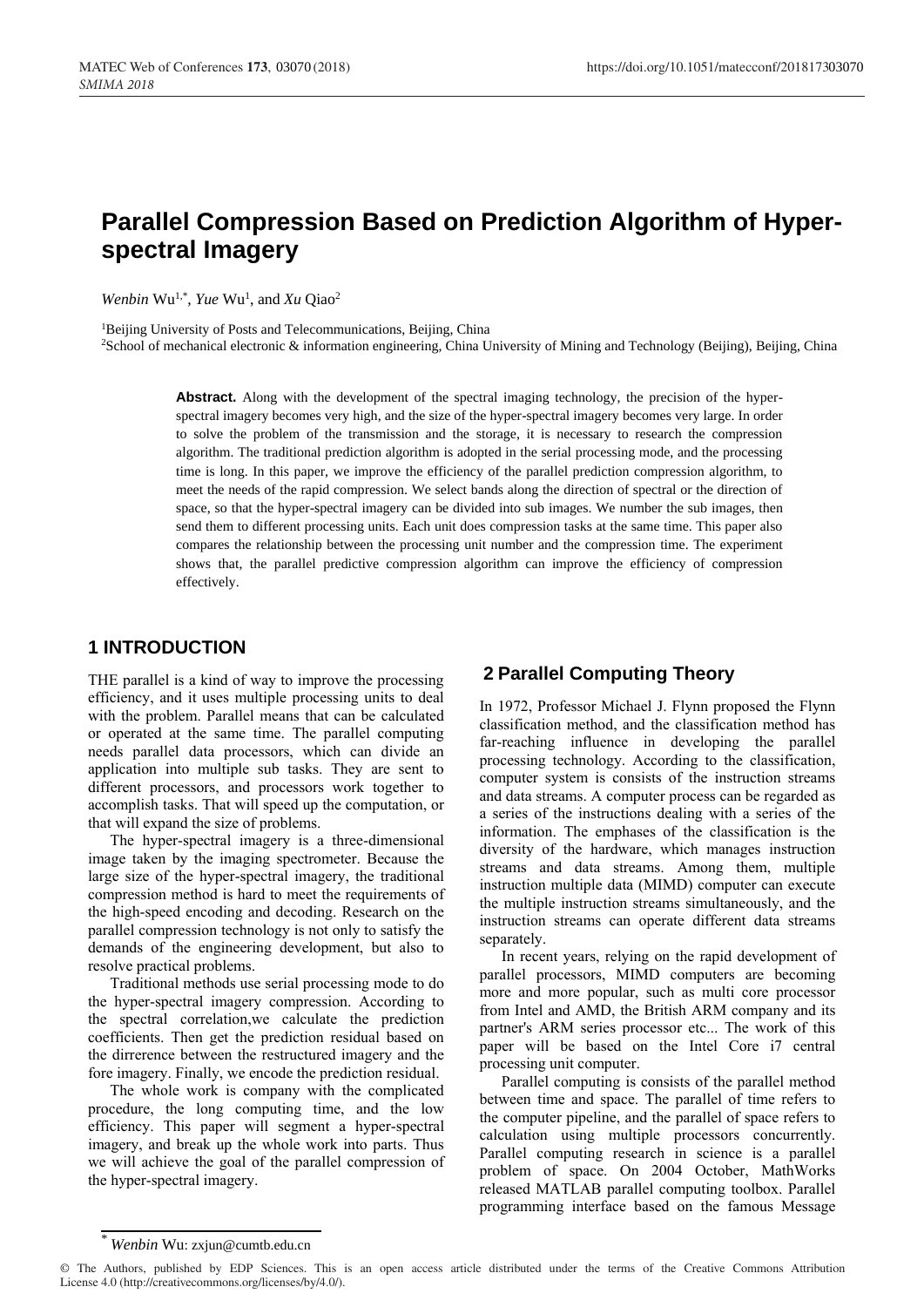Passing Interface (MPI), and the interface standard is discussing and passing by Message Passing Interface Forum. The standardization of MPI involves people in about 60 countries, including most of the major manufacturers of parallel computers, and the researchers from the university, government, laboratories and companies. In May 1994 the MPI standard was released. With the establishment of the MPI standard, the open source MPICH was developed by engineers from the Argonne National Laboratory and the Mississippi State University, and it has good portability. Another non open source version of MPI is Intel MPI, and Intel MPI can make full use of multi-core, multiprocessor and network communication at different levels.

MATLAB packaging MPI into parallel computing toolbox. To the use of the parallel computing toolbox, people do not need to consider the detail of MPI. On the one hand, it is convenient for the user to transplant an existing MATLAB program, on the other hand, advanced user can also develop further program through MPI interface. Through continuous improvement, the parallel computing toolbox can solve the problem of complex computation and the large size of data processing on multi-core and multiprocessor computer.

## **3 Hyper-spectral Imagery**

The hyper-spectral remote sensing technology is a field of geophysical methods in advanced. In recent years, with the development of semiconductor technology, the hyper-spectral imagery caught by imaging spectrometers, as shown in Fig. 1, expanded in the scale of spatial resolution and spectral resolution. Thus, the data size expands constantly, and one scene data is from hundreds of MB to several GB or even a dozen of GB. It makes a lot of challenges to manage and transmit data.

In order to meet the needs of hyper-spectral imagery data management and transmission, hyper-spectral imagery data compression as an effective way has got a wide range of applications. The research of the compression of hyper-spectral imagery has made some progress, but there is still some room for improvement. The main deficiencies is that the better effect it compresses, the longer time it often takes. Therefore, how to improve the compression efficiency is an important part of engineering application. Development of parallel computing provides a useful way to improve the efficiency of hyper-spectral imagery compression. This paper will focus on the technology and methods of hyper-spectral imagery parallel compression, and gives a parallel algorithm for hyper-spectral imagery compression based on prediction.



**Fig. 1.** The structure of hyperspectral image.

## **4 Parallel Prediction Algorithm**

In early twentieth Century, with successive efforts of Kolmogorov, Turing, Shannon et al., probability theory had made great achievements in source coding. The branch of probability theory has cleared the obstacle for future research on data compression. Linear prediction ideas appeared in the nineteenth Century. In 1966, S. Saito and F. Itakura first proposed the linear predictive coding. They put forward a method for automatic phoneme recognition, and this method uses the maximum likelihood estimation to code the speech. Prediction method is one of the oldest and most effective compression method, which can be used to remove the correlation of hyper-spectral image. It receives errors by coding the restructured values and fore values to achieve compression. Differential pulse code modulation (DPCM) and its improved algorithm are used constantly. Through the use of parallel computing method presented in this paper, we propose the two order linear parallel prediction algorithm.

The traditional two order linear predictive compression is presented in Fig. 2. First of all, we use the band 1 and band 2 to predict band 3, similarly, then we use the band 2 and band 3 to predict band 4.



**Fig. 2.** Hyperspectral image prediction compression sequence.

Because the traditional method needs to predict bands from A to Z, with the increasing data of hyper-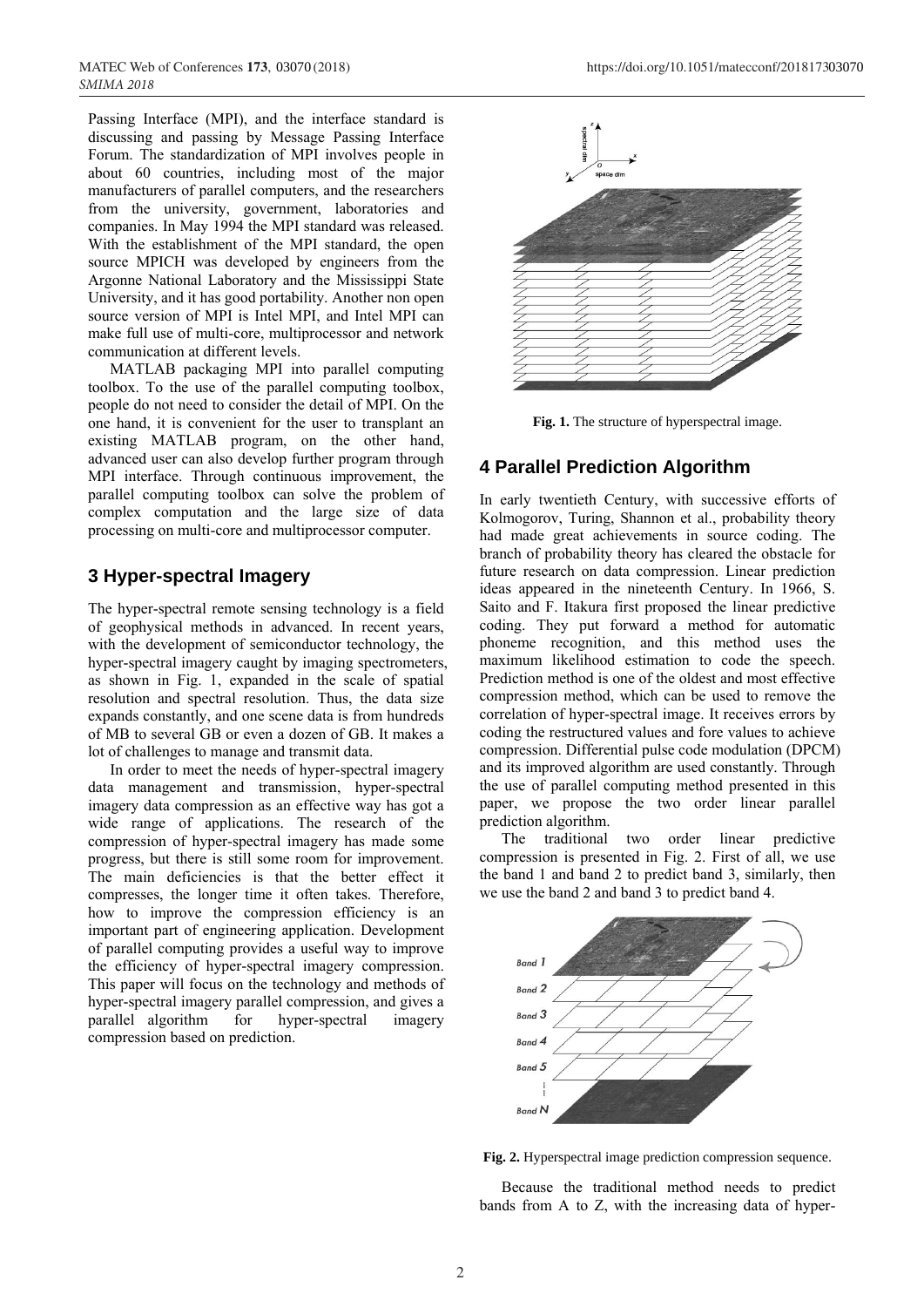spectral imagery, the time required often cannot meet the needs of rapid processing. We improve the algorithm, and group the bands. As an example of Fig. 3 shows, 5 bands are in one group. Without considering the correlation between the groups, we use the parallel compression. Thus, parallel computing can make a rapid compression.



**Fig. 3.** Parallel compression of hyperspectral image.

Two order linear predictive compression algorithm takes advantage of spectral correlation of hyper-spectral imagery, and compression results are well in the spectral dimension. The prediction algorithm considers the minimum mean square error, and the function of two-

dimensional mean square error is as follows:  
\n
$$
E^2 = \frac{1}{MN} \sum_{i=0}^{M-1} \sum_{j=0}^{N-1} (g(i,j) - a \cdot f_1(i,j) - b \cdot f_2(i,j))^2
$$
\n(1)

In the function  $g(i,j)$  is the elements of restructured bands, and  $f_l(i,j)$ ,  $f_2(i,j)$  is the element of fore bands. When square error is minimal, it satisfies function 2.

$$
\begin{cases}\n\frac{\partial E^2}{\partial a} = 0\\ \n\frac{\partial E^2}{\partial b} = 0\n\end{cases}
$$
\n(2)

From function 2, we can calculate *a* and *b* values:

$$
\begin{cases}\na = \frac{r(g, f_2)r(f_1, f_2) - r(g, f_1)r(f_2, f_2)}{r(f_1, f_2)r(f_1, f_2) - r(f_1, f_1)r(f_2, f_2)} \\
b = \frac{r(g, f_1)r(f_1, f_2) - r(g, f_2)r(f_1, f_1)}{r(f_1, f_2)r(f_1, f_2) - r(f_1, f_1)r(f_2, f_2)}\n\end{cases} \tag{3}
$$

Where,

$$
r(f,g) = \frac{1}{MN} \sum_{i=0}^{M-1} \sum_{j=0}^{N-1} f(i,j)g(i,j)
$$
(4)

From the function 3, we can calculate the corresponding coefficients *a* and *b*. Through using prediction coefficients to predict hyper-spectral imagery, we calculate a residual matrix by the restructured imagery and fore imagery. Then we use entropy coding to compress the residual matrix, to achieve two order linear prediction compression of hyper-spectral imagery. The parallel predictive compression process can refer to Fig. 4. We have grouped the hyper-spectral image, then we compress each group. We get the residual matrix and

the coefficient data, and we compress the residual matrix parallel. Because each group of the data is less than the fore data, the parallel compression can increase the efficiency of the traditional predictive compression.



**Fig. 4.** Parallel compression process of hyperspectral image.

#### **5 Experimental Results and Analysis**

Through the two order linear parallel prediction compression algorithm, we can speed up the efficiency of the hyper-spectral imagery compression. In the experiment, we use Hyperion hyper-spectral imagery, as shown in table 1.

|  |  | Table 1. HYPERION L1 DATA DESCRIPTION. |  |  |
|--|--|----------------------------------------|--|--|
|--|--|----------------------------------------|--|--|

| Data Name           | <b>Hyperion L1</b>                       |  |
|---------------------|------------------------------------------|--|
| Wavelength          | $356 \sim 2577$ (nm)                     |  |
| <b>Bands Number</b> | 242                                      |  |
| Image Element       | 30(m)                                    |  |
| Image Size          | $256 \times 6460$                        |  |
| <b>VNIR Band</b>    | $1 \sim 70$ (356 $\sim 1058$ nm)         |  |
| <b>SWIR Band</b>    | $71 \sim 242 (852 \sim 2577 \text{ nm})$ |  |
| Data Type           | 2 Bytes                                  |  |
| Image Format        | BIL.                                     |  |
| <b>Byte Order</b>   | Network (IEEE)                           |  |
| File Size           | 800,427,520 (bytes)                      |  |

In the parallel predictive compression, the data were grouped according to the bands. Each group has  $N/n+2$ elements, where N is the total number of bands and n is the number of processing units. Then the data in each group is sent to each processing unit. The process is shown in Fig. 4.

We will compare two order linear prediction methods and parallel prediction methods. From table 2, it can be seen. The two order parallel predictive compression